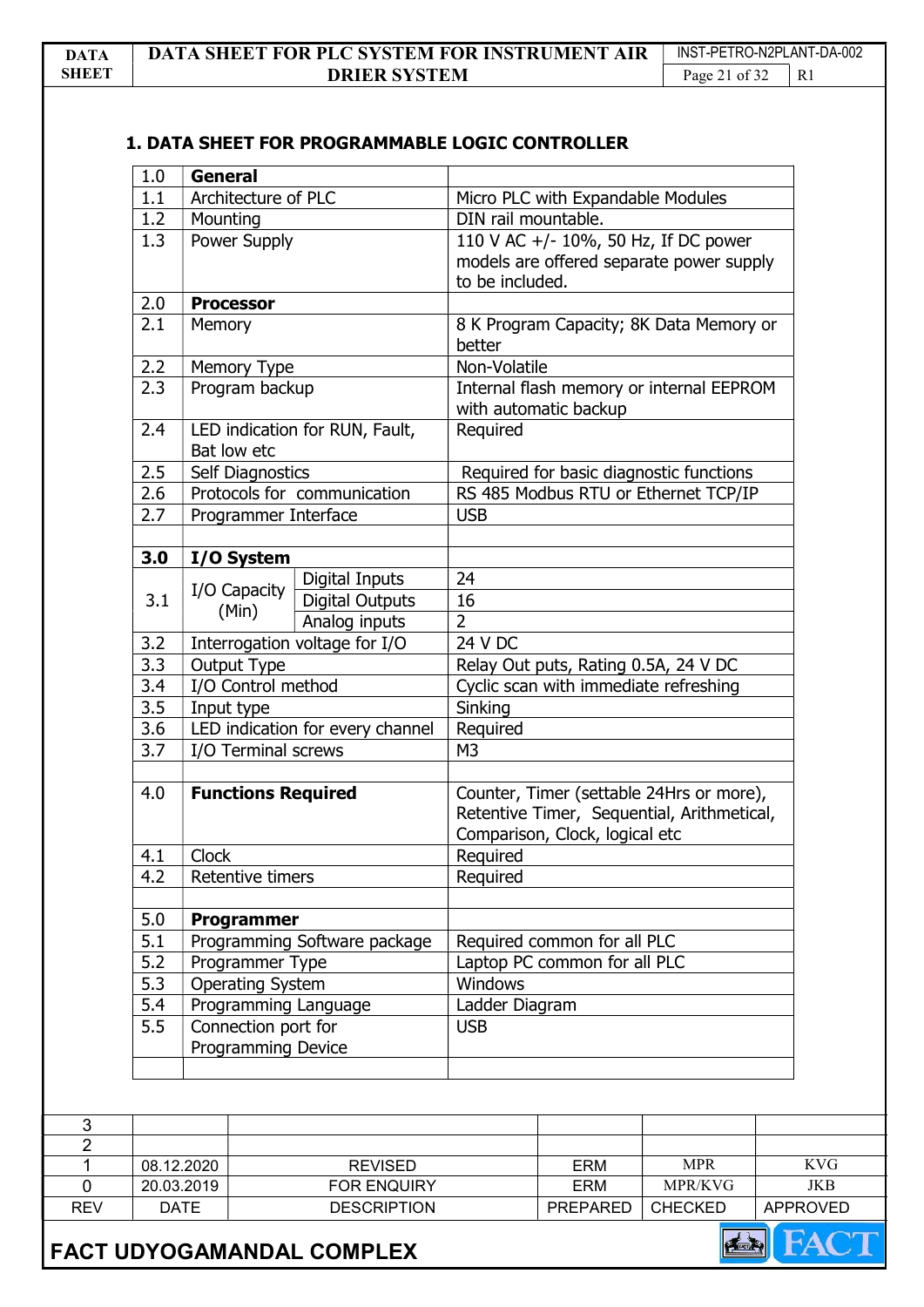| DATA  | <b>DATA SHEET FOR PLC SYSTEM FOR</b> | INST-PETRO-N2PLANT-DA-002 |     |  |
|-------|--------------------------------------|---------------------------|-----|--|
| SHEET | <b>INSTRUMENT AIR DRIER SYSTEM</b>   | Page 22 of 32             | -R1 |  |

| 6.0 | <b>Accessories</b>            |                                                                                                                                                                                                          |
|-----|-------------------------------|----------------------------------------------------------------------------------------------------------------------------------------------------------------------------------------------------------|
| 6.1 | Input Interposing Relay with  | Coil: 110V AC, 2CO with contact rating:                                                                                                                                                                  |
|     | base                          | 110 V AC 2A or higher                                                                                                                                                                                    |
| 6.2 | Output Interposing relay with | Coil: 24 V DC, 2CO with Contact rating:                                                                                                                                                                  |
|     | base                          | 110 V AC 2A or higher                                                                                                                                                                                    |
| 6.3 | Digital Temperature Indicator | Universal input (mA, RTD, TC etc) with<br>configuration facility through front buttons,<br>PV LED display required, Alarm contact<br>rating 110 V AC, 0.5A, Range 0-500.0°C;<br>Make: Honeywell/Yokogawa |